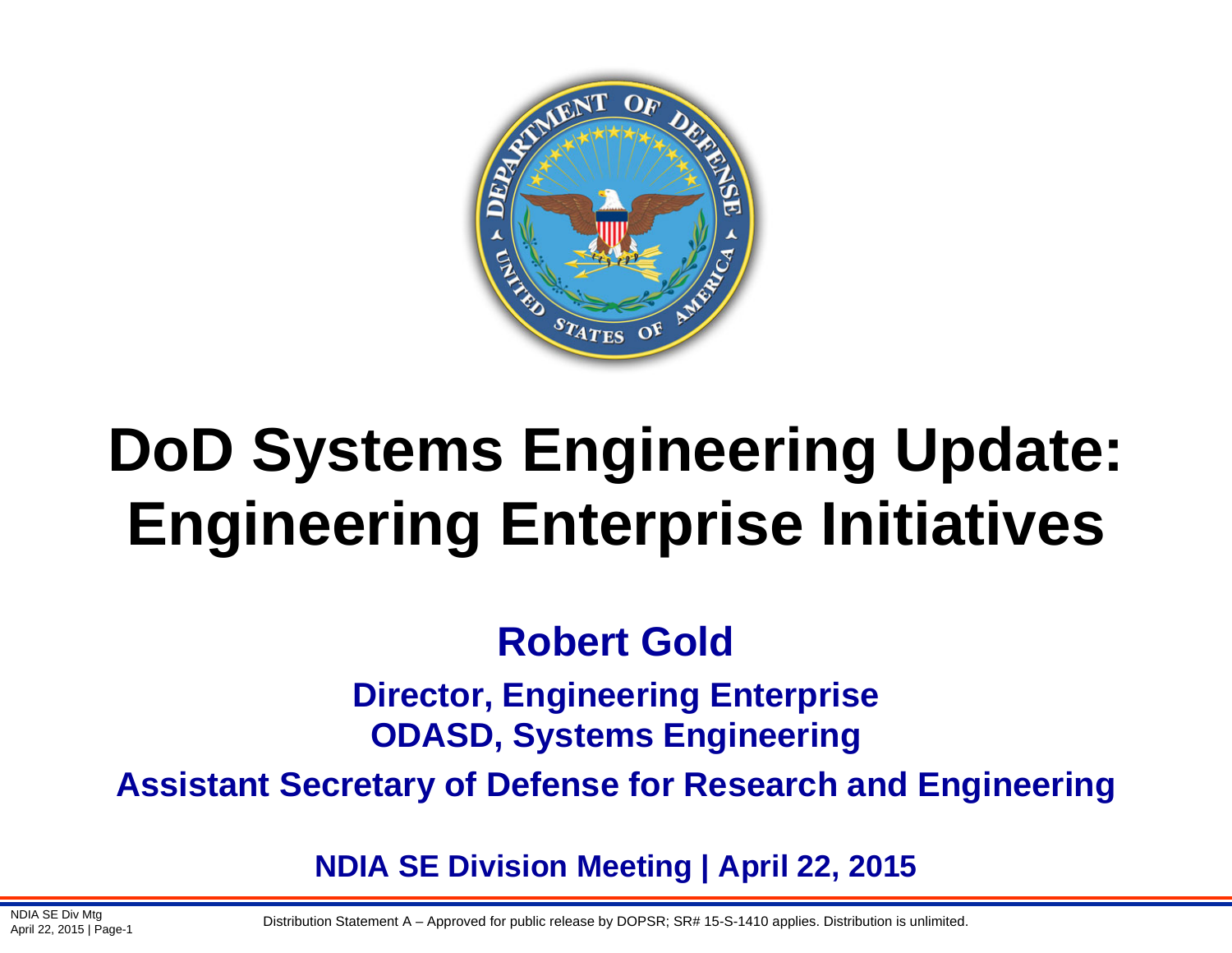

# **DASD, Systems Engineering**



**DASD, Systems Engineering Stephen Welby Principal Deputy Kristen Baldwin**





**Major Program Support James Thompson**

*Supporting USD(AT&L) Decisions with Independent Engineering Expertise*

- **Engineering Assessment / Mentoring of Major Defense Programs**
- **Program Support Assessments**
- **Overarching Integrated Product Team and Defense Acquisition Board Support**
- **Systems Engineering Plans**
- **Systemic Root Cause Analysis**
- **Development Planning/Early SE**
- **Program Protection**



**Engineering Enterprise Robert Gold**

*Leading Systems Engineering Practice in DoD and Industry*

- **Systems Engineering Policy and Guidance**
- **Technical Workforce Development**
- Г **Specialty Engineering (System Safety, Reliability and Maintainability, Quality, Manufacturing, Producibility, Human Systems Integration)**
- **Security, Anti-Tamper, Counterfeit Prevention**
- Г **Standardization**
- **Engineering Tools and Environments**

**Providing technical support and systems engineering leadership and oversight to USD(AT&L) in support of planned and ongoing acquisition programs**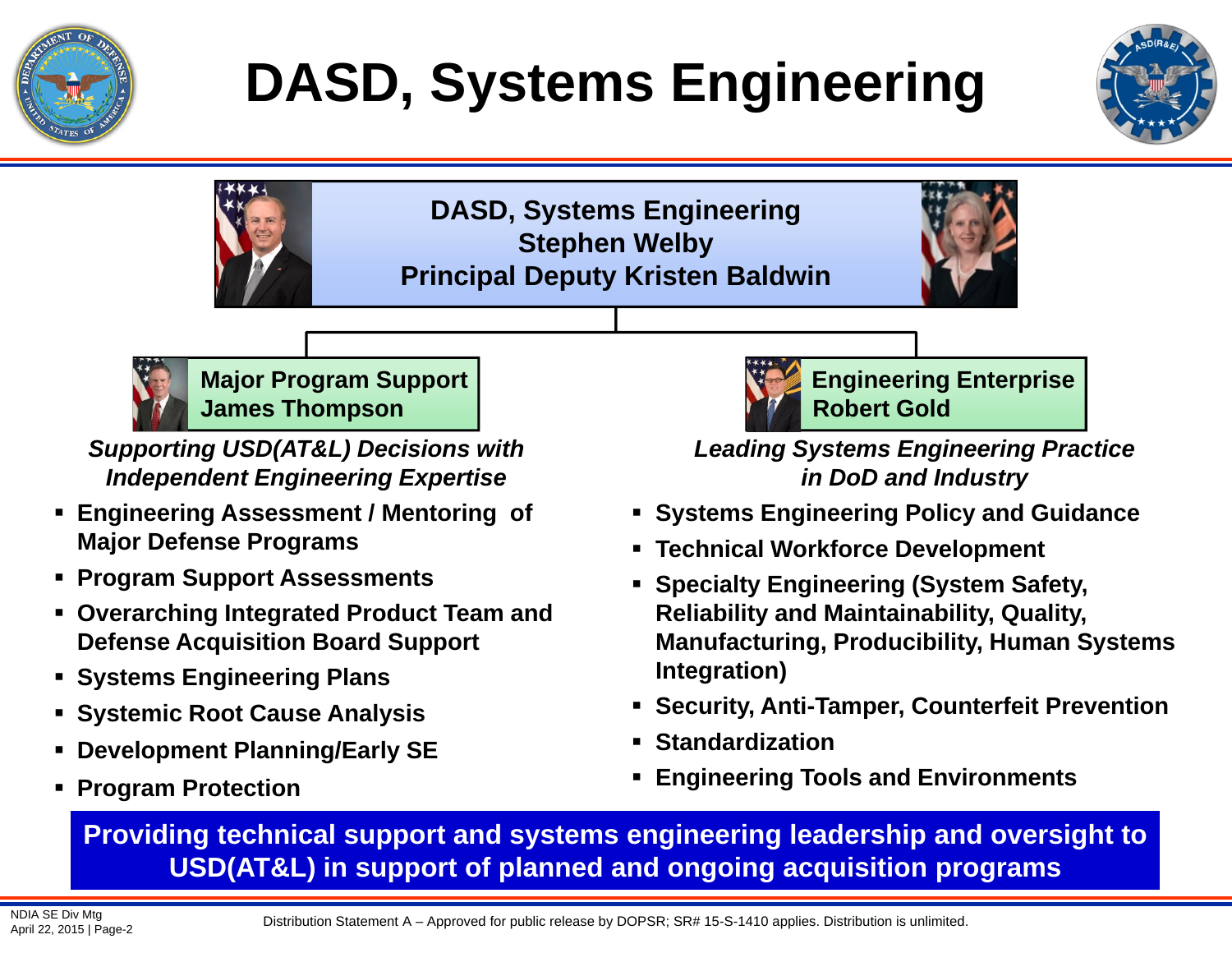

### **Engineering Enterprise Strategic Objectives**



#### •**Manage the whole of our engineering activities**

- Workforce
- Tools & Environments
- Systems, domain-specific, and specialty engineering
- Systems-of-systems
- Assurance
- Effectiveness

#### • **Establish collaboration with technical leads at major engineering activities and industry partners**

- Foster information exchange
- –Identify and understand common challenges
- Provide top cover for Component and Industry initiatives
- Facilitate improvements to the state of practice
- e.g., federating Software/Hardware Assurance people and organizations under Joint Federated Assurance Center (JFAC)

#### •**Promote investments in engineering S&T, for example**

- Automated detection of vulnerabilities and defects in Department SW
- Detection of binary malicious insertions in operational SW
- Innovative technologies for rapid inspection and analysis of microelectronics

### **Understand and Improve DoD's Collective Engineering Enterprise**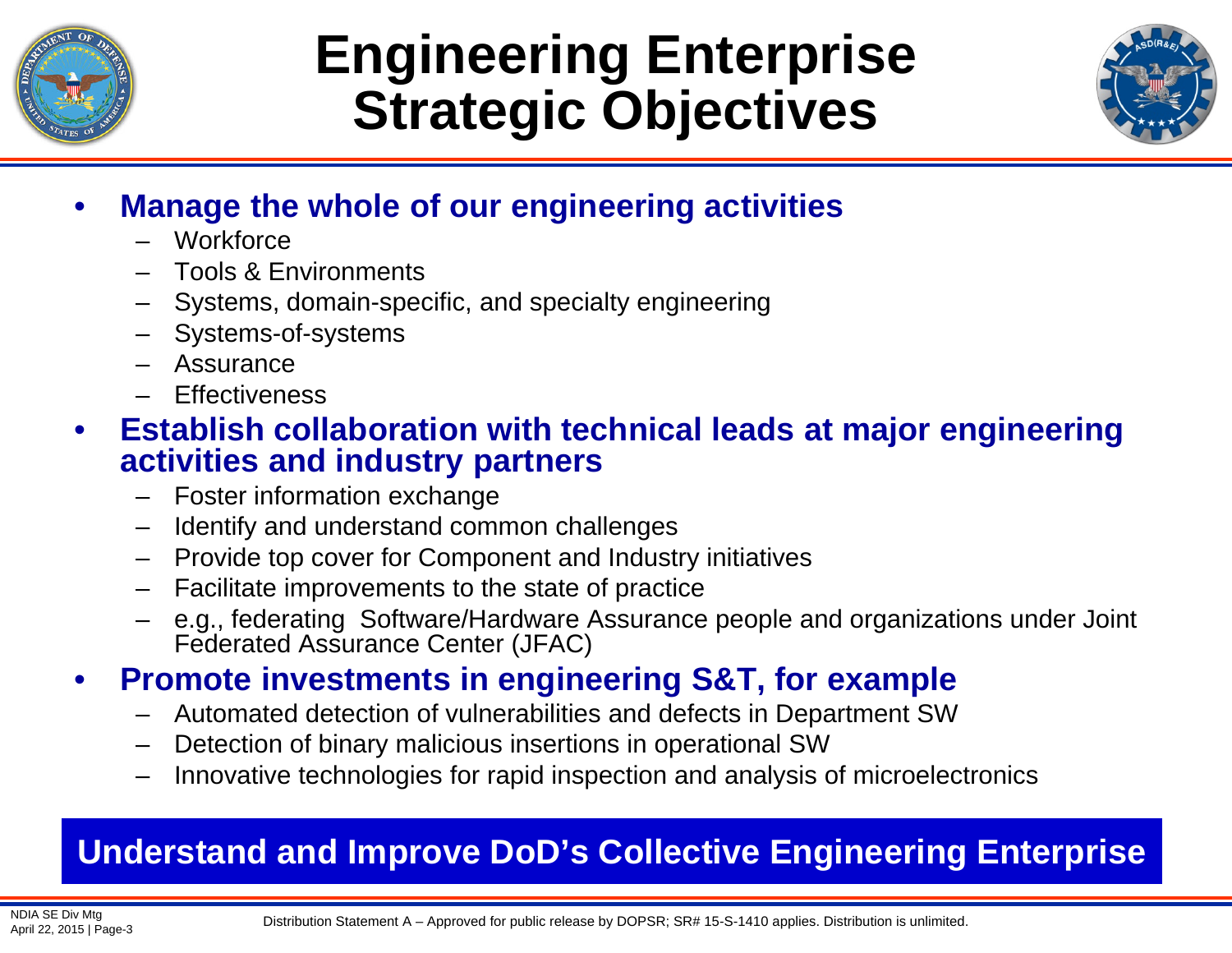

### **Engineering Enterprise Organization**



**Engineering Enterprise** *Robert Gold***Systems Engineering Policy, Guidance, and Workforce***Aileen Sedmak***Engineering Tools and Environments: Digital Engineering Design, Engineered Resilient Systems, MOSA***Philomena Zimmerman***Specialty Engineering: R&M, Manufacturing, Value Engineering, System Safety** *Andrew Monje* **Software Assurance, Joint Federated Assurance Center (JFAC)** *Thomas Hurt***Hardware Assurance, Anti-Tamper** *Raymond Shanahan* **System of Systems** *Dr. Judith Dahmann***Standards & Standardization (DSPO)** *Greg Saunders, Director Stephen Lowell, Deputy* **NATO/International/Web***Latasha Beckman***Procedures & DIDs***Karen Bond***DAU Liaison/Stdzn Journal/ PA/ASSIST/QPL/WSIT** *Timothy Koczanski* **Parts Mgmt/Qual Pgm** *Donna McMurray* **DMSMS/Counterfeit***Alex Melnikow***GIDEP/Anti-Counterfeit***James Stein***Budget Mgr, JSB** *Lloyd Thomas*  **Non-Govt Stds/FARpt11** *Trudie Williams*

NDIA SE Div Mtg<br>April 22, 2015 | Page-4

Distribution Statement A – Approved for public release by DOPSR; SR# 15-S-1410 applies. Distribution is unlimited.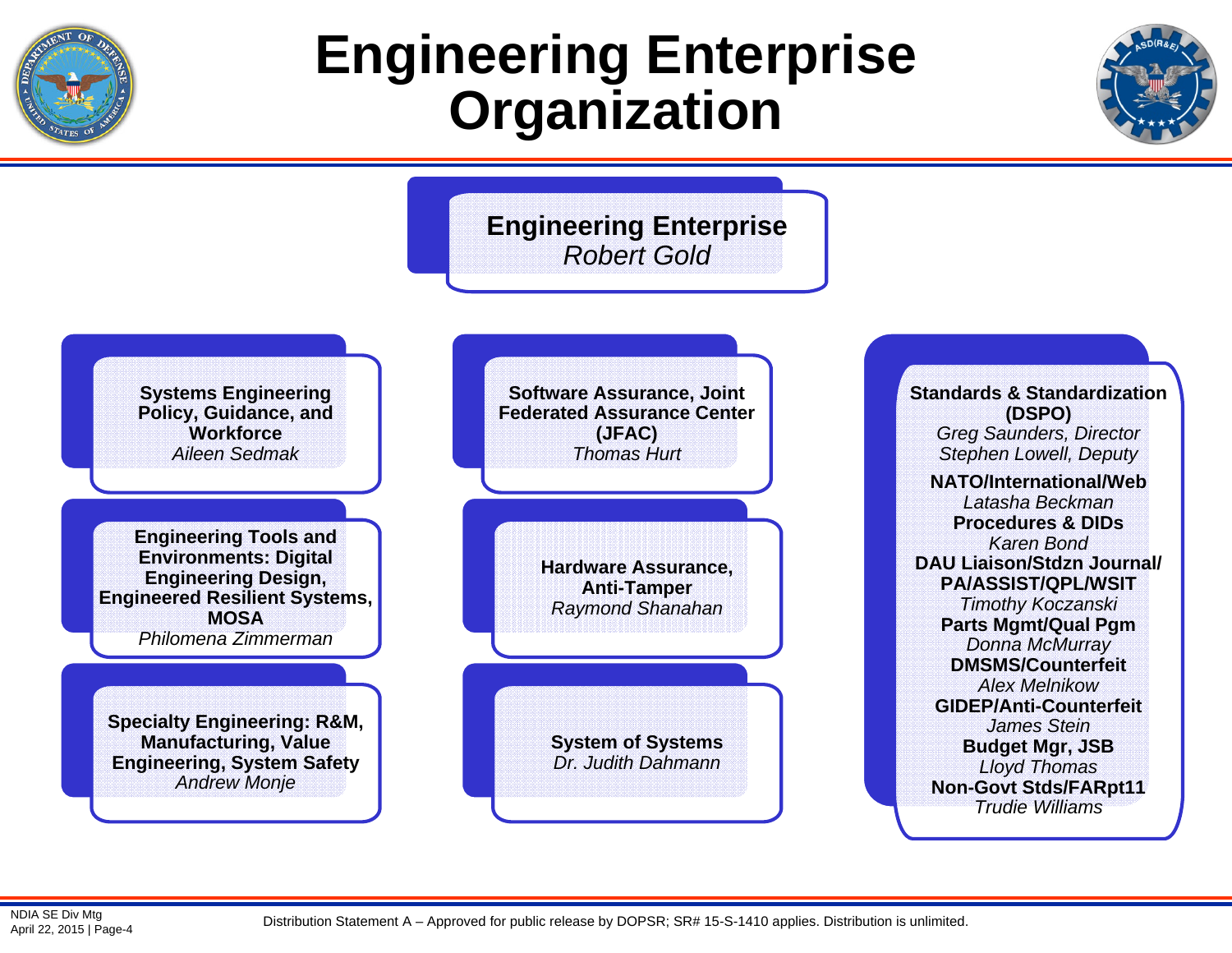

## **DASD(SE)/EE, Systems Engineering Policy and Guidance**



### **Policy**

- • **New DoD Instruction 5000.02 released January 7, 2015 (supersedes & replaces the interim version issued on November 25, 2013)**
	- Modifications made to Enclosure 3, Systems Engineering, but no new requirements were added

#### **Blue = Sections that contain revisions**

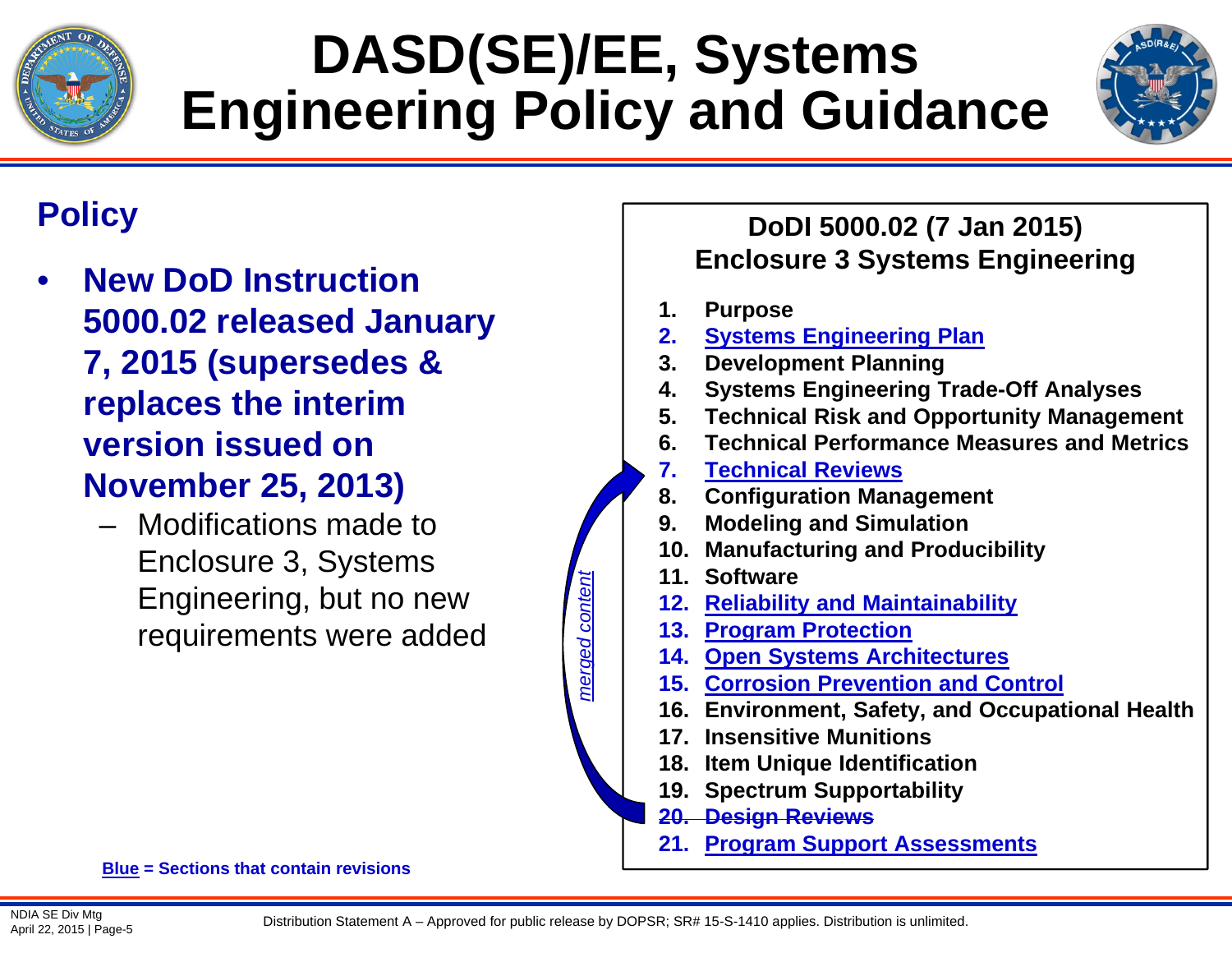

## **DASD(SE)/EE, Systems Engineering Policy and Guidance**



#### •**Guidance**

- Risk Management Guide for Defense Acquisition Programs 7th Edition (Interim Release) published December 2014
	- − Supports the Better Buying Power 3.0 Initiative: Improve our leaders' ability to understand and mitigate technical risk
	- − Ensures understanding, implementation, and reporting of risk identification, management, and mitigation across the Department

#### •**Standards Development**

- EIA 649-1 New defense-specific addendum to EIA 649 for Configuration Management published November 2014
- IEEE 15288.1 New defense-specific addendum to ISO/IEC 15288 for Application of Systems Engineering (soon to be published)
- IEEE 15288.2 New defense-specific addendum to ISO/IEC 15288 for technical reviews and audits (soon to be published)
- AS 6500 Manufacturing Management Program standard published November 2014
- Working with SAE and IEEE/NDIA to develop implementation guidance for above standards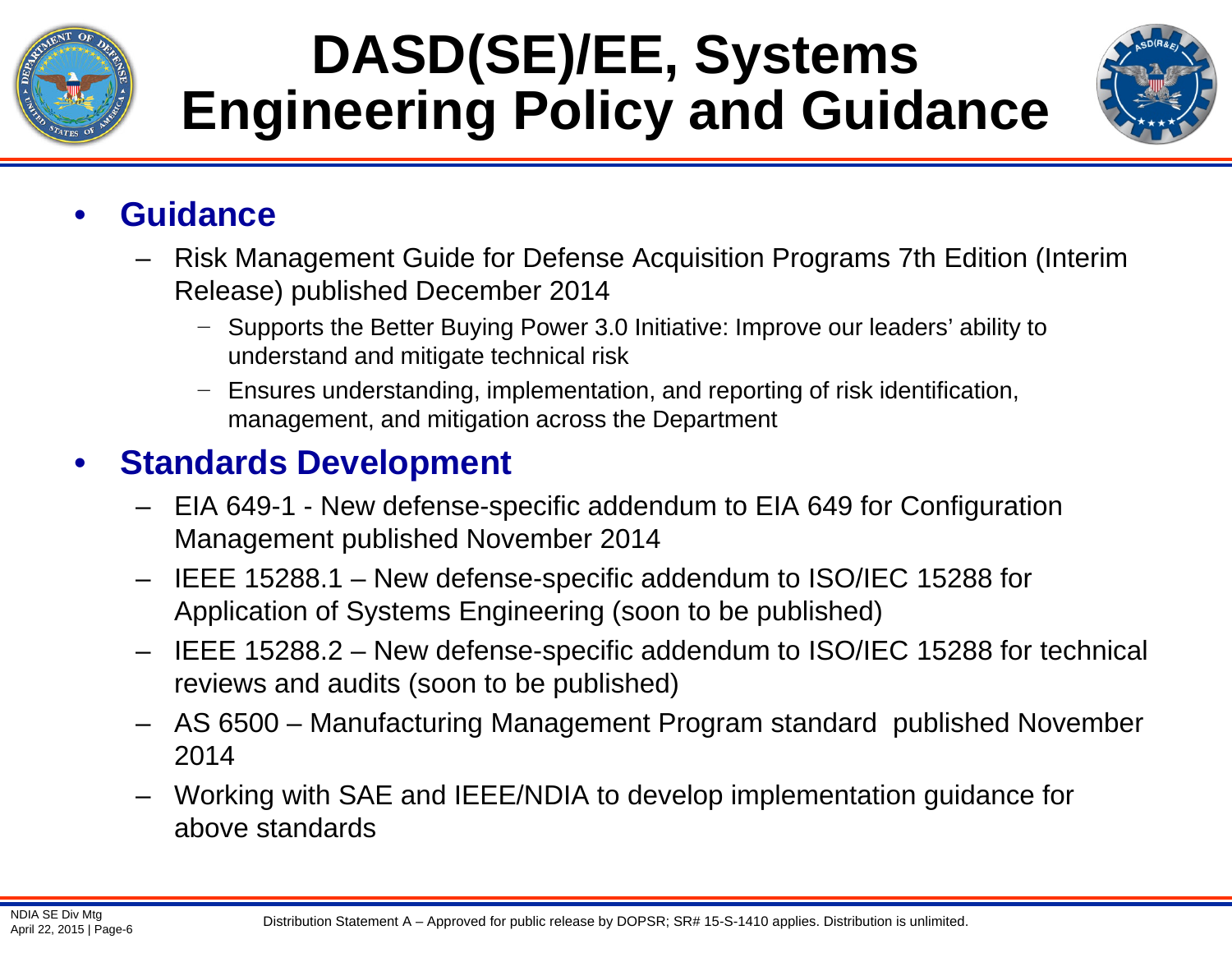

### **Specialty Engineering Summary of Objectives**



#### •**Reliability and Maintainability Engineering**

- –Continue Program Engagement
- Continuous Improvement of Policy and Guidance
- Enhance DoD and Industry Outreach
- Enhance R&M Engineering Workforce

#### $\bullet$ **Manufacturing Engineering**

- Expand Program Engagement
- Refine Body of Knowledge
- Maintain Vigorous Outreach

#### •**Human Systems Integration (HSI)**

– SE Focal Point (Joint HSI Steering Committee, HSI Standards Working Group)

#### •**Value Engineering (VE)**

- Support DoDI 4245.14 Requirements
- –Foster and Recognize VE Achievement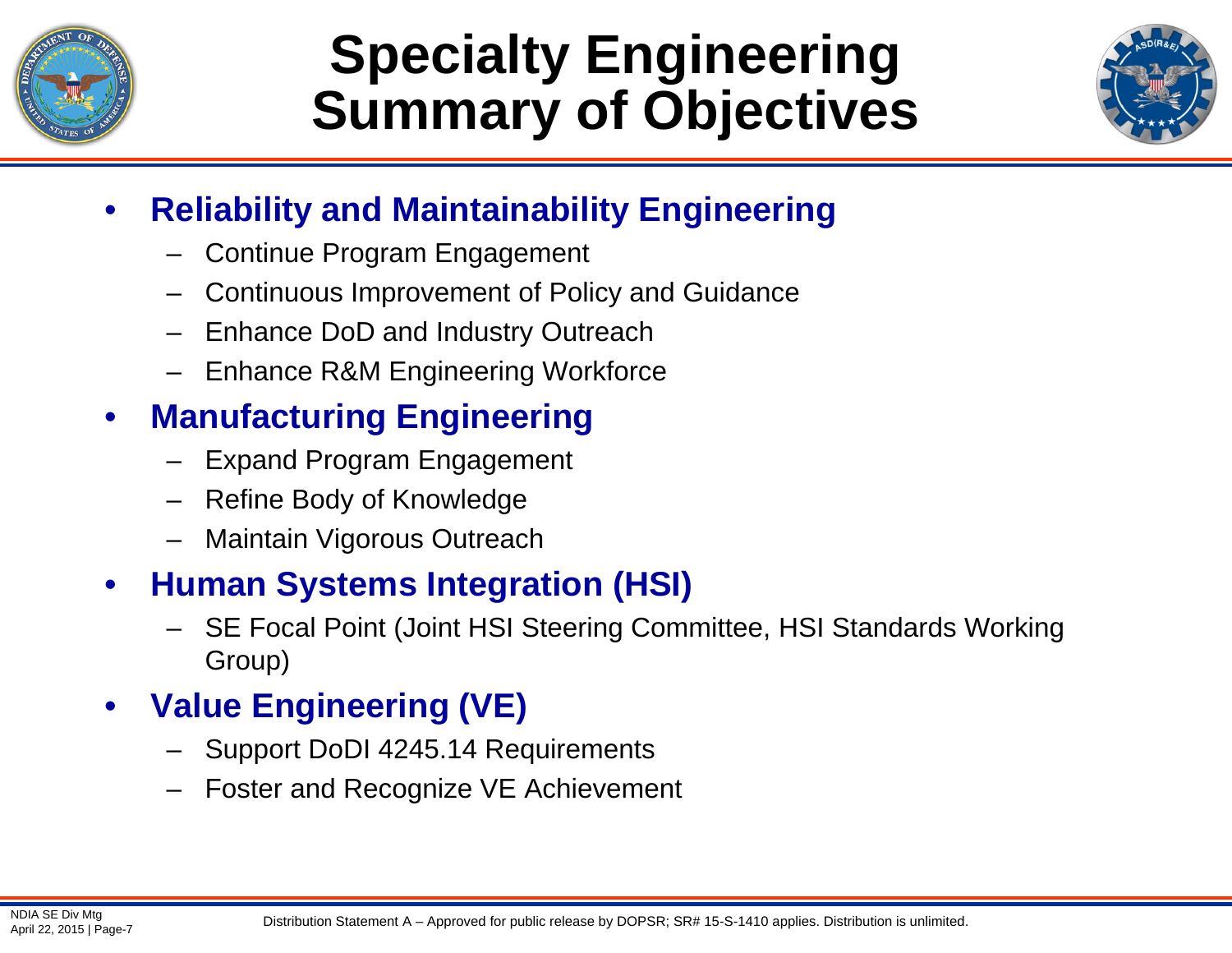

### **Engineering Tools and Environments**





*Outreach: AMSWG, NDIA, MBE Summit, INCOSE/JPL*

*Engineering processes, specialty engineering methods and tools to incorporate the latest digital practices for making informed decisions throughout the acquisition lifecycle.* 

NDIA SE Div Mtg<br>April 22, 2015 | Page-8

Distribution Statement A – Approved for public release by DOPSR; SR# 15-S-1410 applies. Distribution is unlimited.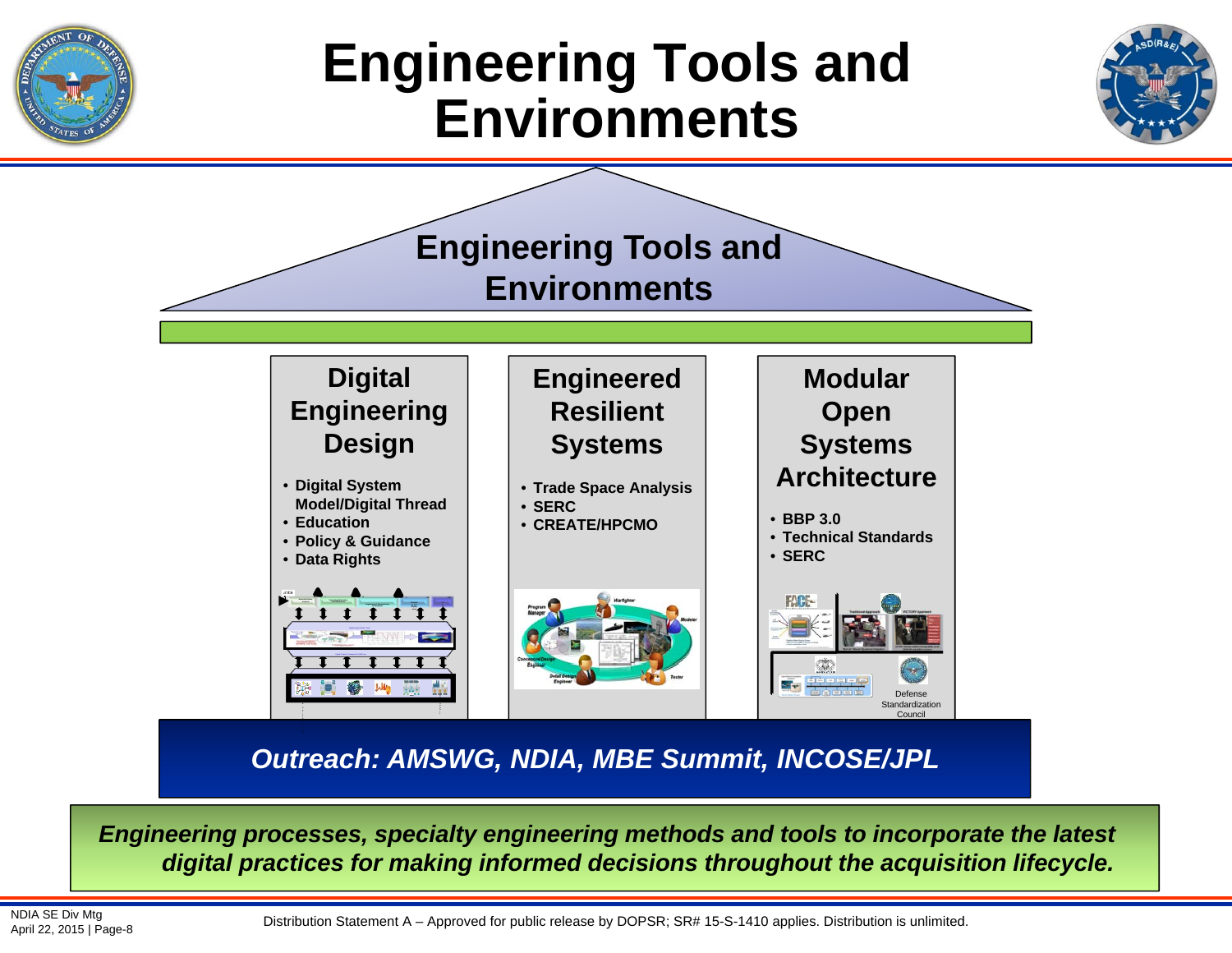

### **Software and Hardware Assurance (SwA/HwA) Summary of Objectives**



#### •**Strategic Planning**

- –Facilitate and incorporate activities which establish HwA and SwA as disciplines of SE
- Participate in forums which help to grow, provide visibility, and establish relationships for the DoD HwA and SwA communities

#### •**Policy and Guidance Development**

- Integrate Congressional legislation (NDAA 932, 933, 937) into DoD acquisition policy and guidance
- –Develop community white papers that provide specific focused guidance
- Integrate DT, OT&E and L&MR functions into HwA and SwA guidance and procedures

#### •**Support to Program Protection Planning (PPP)**

- – Develop and provide resource materials that mentor, coach, and teach integration of HwA and SwA in program acquisition strategies
- Provide consistency in policy and guidance documents relevant to developing HwA and SwA strategies in PPPs (DAG, PPP O&G, PPP Eval Criteria, 5000.02, and industry Best Practices)

#### •**Outreach**

- Mature the SwA Community of Practice and develop a HwA Community of Practice leveraging existing forums
- Support HwA and SwA community outreach through collaboration tools (SharePoint, Defense Connect Online and Voice Conferencing)
- –Develop and support HwA and SwA Workforce Training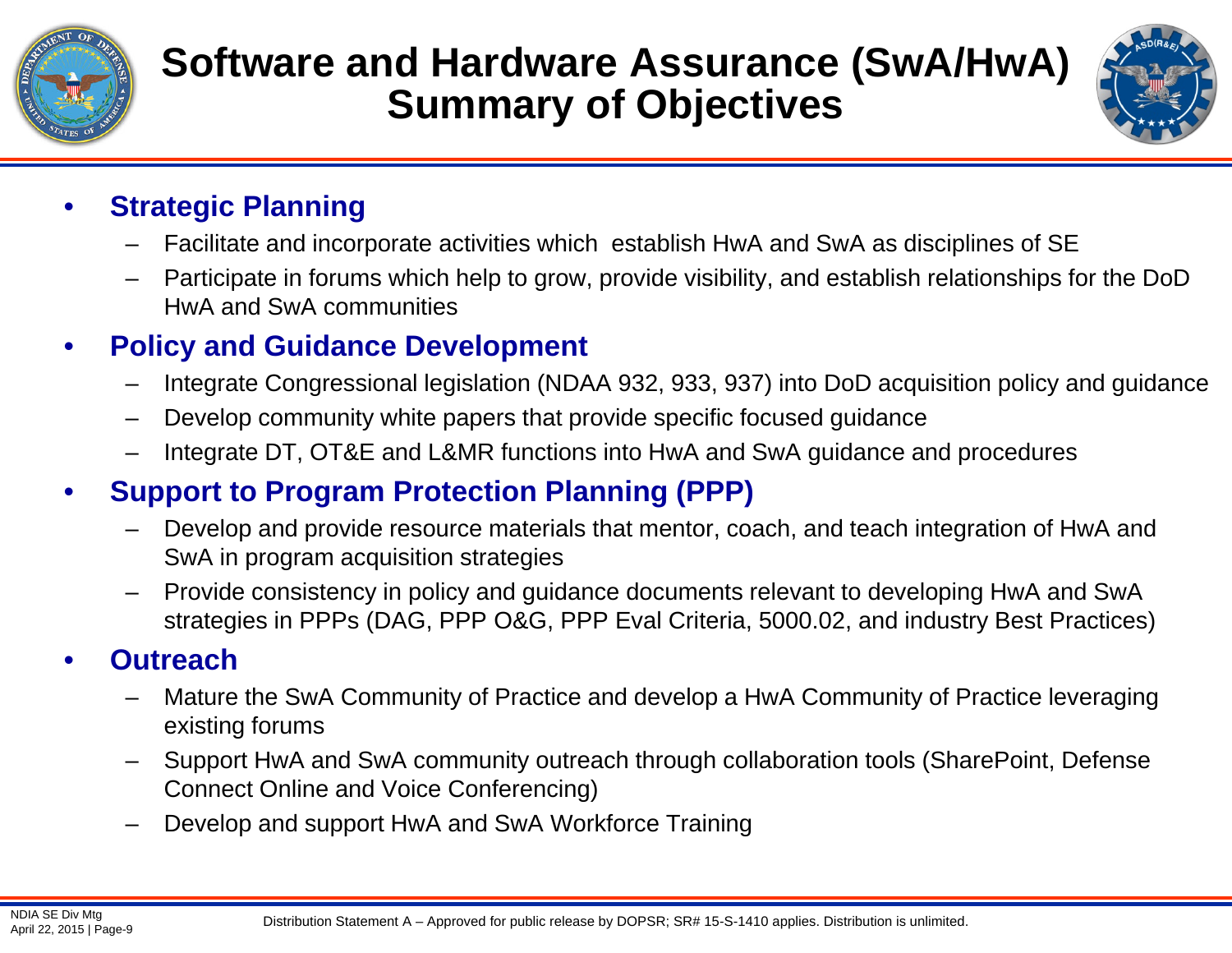

### **Joint Federated Assurance Center (JFAC)**



| $\mathcal{N}$<br>$\mathcal{N}$ $\mathcal{N}$<br>ADIERA<br>User<br>Stratix-IV<br>I"); / HMODULE hModule; /*<br>Application.<br>POTENTIAL FLAW: If the path to<br>Erasable Programmable<br>Read-Only Memory (EPROM)<br>to thorary is not specified, an<br><b>Field Programmable</b><br>his own file<br>library */ hMt<br>Gate Array<br>NULL) { Free Mine<br><b>Operating System</b><br>NULL) { Free htary waged and freed<br>printLine("Library waged and freed<br>successfully"); } else {<br>printLite bunable to load infary");<br>011111101<br>101101010<br>11010001<br>10101110<br>Hardware<br>100010001<br><b>Computer Source</b><br>011100110<br>0001100<br>Software Code<br>101011010101110011001001011011<br><b>Binary Computer</b><br>Software Code<br><b>Assure Mission SW and HW Security</b> | Intent:<br>Congress directed DoD to "provide for the establishment of a<br>$\bullet$<br>joint federation of capabilities to support the trusted defense<br>system needsto ensure security in the software and hardware<br>developed, acquired, maintained, and used by the Department."<br>(FY14 NDAA, Sect. 937)<br><b>Expected Outcomes/Deliverables:</b><br>Federated cross-DoD awareness and coordination of software<br>and hardware assurance (SwA/HwA) capabilities and expertise<br>Development and sharing of SwA/HwA vulnerability assessment<br>best practices, tested tools, and proven processes<br>Identification of R&D needs to advance SwA/HwA capabilities for<br>programs in acquisition, operational systems, and legacy<br>systems and infrastructure |  |
|---------------------------------------------------------------------------------------------------------------------------------------------------------------------------------------------------------------------------------------------------------------------------------------------------------------------------------------------------------------------------------------------------------------------------------------------------------------------------------------------------------------------------------------------------------------------------------------------------------------------------------------------------------------------------------------------------------------------------------------------------------------------------------------------------------|----------------------------------------------------------------------------------------------------------------------------------------------------------------------------------------------------------------------------------------------------------------------------------------------------------------------------------------------------------------------------------------------------------------------------------------------------------------------------------------------------------------------------------------------------------------------------------------------------------------------------------------------------------------------------------------------------------------------------------------------------------------------------|--|
| <b>Key Participants:</b><br>• Sponsor(s): ASD(R&E)/DASD(SE)<br>• Contributors: CIO, AF, Army, Navy, USMC, NSA, NRO, MDA, DISA,<br>Defense Microelectronics Activity (DMEA)                                                                                                                                                                                                                                                                                                                                                                                                                                                                                                                                                                                                                              | <b>Funding (\$M)</b><br><b>FY14</b><br><b>FY15</b><br><b>FY16</b><br><b>Total</b><br>ASD(R&E) / RRTO<br>8.377<br>3.000<br>4.000<br>15.377<br><b>Milestones:</b>                                                                                                                                                                                                                                                                                                                                                                                                                                                                                                                                                                                                            |  |
|                                                                                                                                                                                                                                                                                                                                                                                                                                                                                                                                                                                                                                                                                                                                                                                                         | <b>Formed Steering Committee and Working Groups</b><br>07-2014                                                                                                                                                                                                                                                                                                                                                                                                                                                                                                                                                                                                                                                                                                             |  |
| Approach:<br>• Establish Federation of HwA and SwA capabilities to support programs in                                                                                                                                                                                                                                                                                                                                                                                                                                                                                                                                                                                                                                                                                                                  | 09-2014<br>Initiated First Series of Technical Tasks                                                                                                                                                                                                                                                                                                                                                                                                                                                                                                                                                                                                                                                                                                                       |  |
| program protection planning and execution                                                                                                                                                                                                                                                                                                                                                                                                                                                                                                                                                                                                                                                                                                                                                               | 02-2015<br>Charter signed by Deputy Secretary of Defense                                                                                                                                                                                                                                                                                                                                                                                                                                                                                                                                                                                                                                                                                                                   |  |
| • Support program offices across life cycle by identifying and facilitating<br>access to Department SwA and HwA expertise and capabilities, policies,<br>guidance, requirements, best practices, contracting language, training, and                                                                                                                                                                                                                                                                                                                                                                                                                                                                                                                                                                    | Congressional Report on funding, organization,<br>management, and operations of JFAC signed &<br>03-3115<br>submitted                                                                                                                                                                                                                                                                                                                                                                                                                                                                                                                                                                                                                                                      |  |
| testing support<br>• Coordinate with DoD R&D for HwA and SwA                                                                                                                                                                                                                                                                                                                                                                                                                                                                                                                                                                                                                                                                                                                                            | CONOPS signed by stakeholders of Federation<br>08-2015                                                                                                                                                                                                                                                                                                                                                                                                                                                                                                                                                                                                                                                                                                                     |  |
| • Procure, manage, and distribute enterprise licenses for HW and SW                                                                                                                                                                                                                                                                                                                                                                                                                                                                                                                                                                                                                                                                                                                                     | Capability Assessment, Gap Analysis, Strategic Plan<br>10-2015                                                                                                                                                                                                                                                                                                                                                                                                                                                                                                                                                                                                                                                                                                             |  |
| assurance tools                                                                                                                                                                                                                                                                                                                                                                                                                                                                                                                                                                                                                                                                                                                                                                                         | Joint Federated Assurance Center (JFAC) IOC<br>12-2015                                                                                                                                                                                                                                                                                                                                                                                                                                                                                                                                                                                                                                                                                                                     |  |

Distribution Statement A – Approved for public release by DOPSR; SR# 15-S-1410 applies. Distribution is unlimited.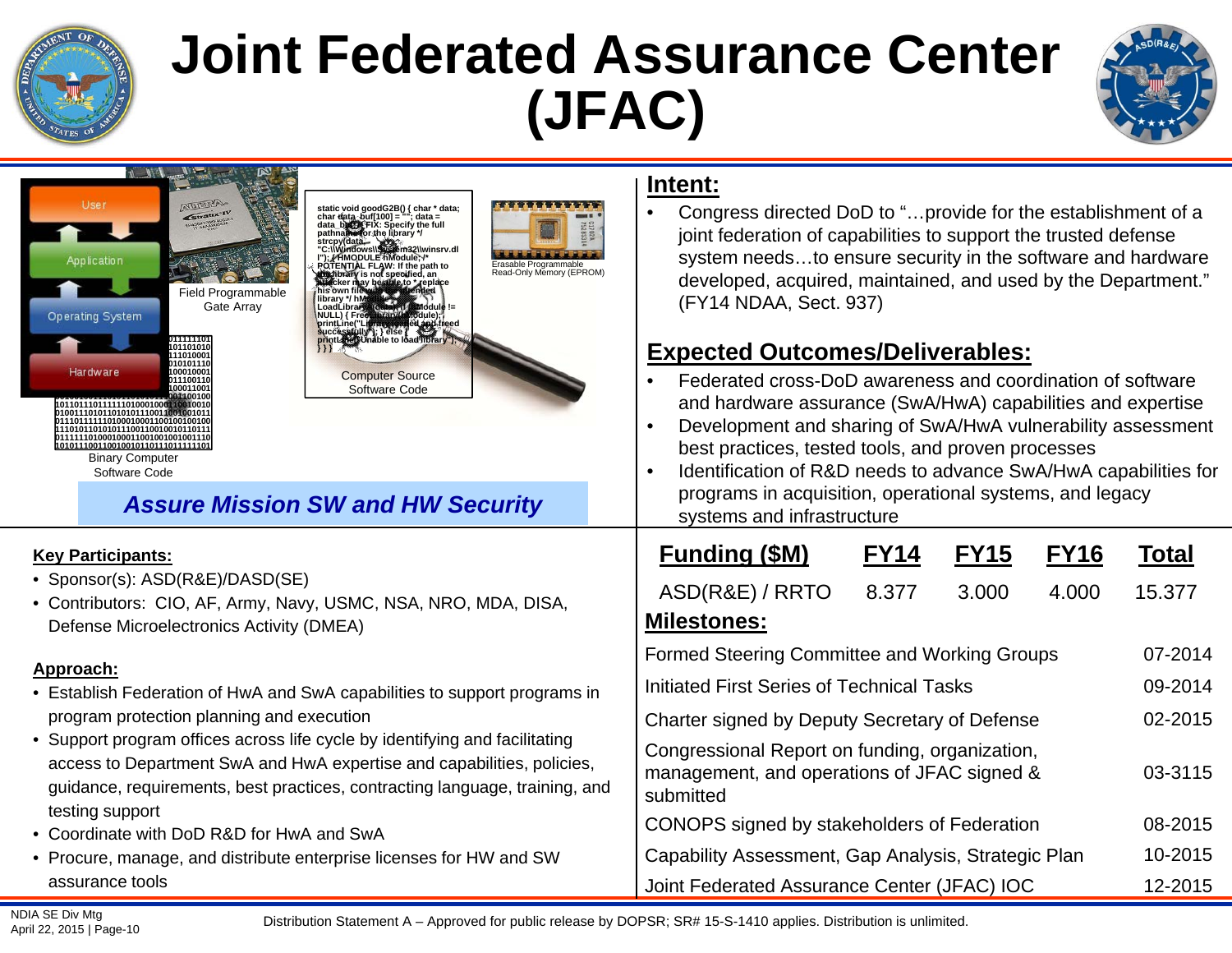



- • **Application Specific Integrated Circuit policy: DoD end use ASICs can only be procured from a DMEA accredited Trusted supplier**
	- Accounts for <2% of the 1.9B ICs DoD acquires per year
	- No trusted supply chain for other than custom ASICs exists
	- In general order of interest for trust: ASICs, FPGAs, Microprocessors, Logic Application Specific Standard Products, Memories, A-D Converters, Interface Chips

#### •**What is needed:**

- A risk-based process for identification and prioritization of all critical ICs to address risk mitigation across life-cycle
- – More effective and affordable risk mitigation countermeasures for ICs
- – Continued collaboration between Government, Industry, and academia



Source: Institute for Defense Analysis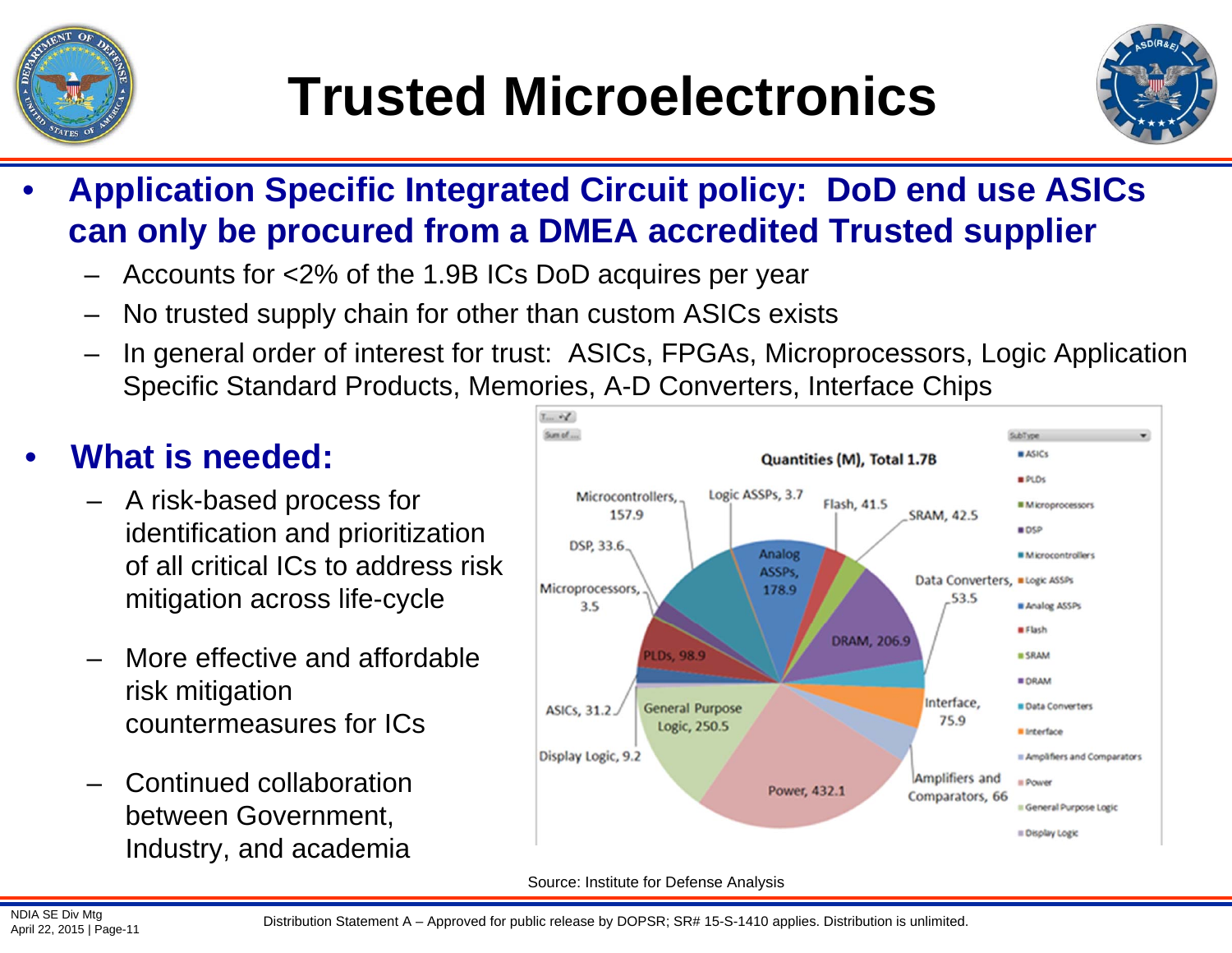

## **Anti-Tamper (AT) Summary of Objectives**



- • **DoD Directive for Anti-Tamper is in coordination for approval**
	- Establishes the Executive Agent for AT and other AT roles and responsibilities
- • **DoD AT Executive Agent is updating:**
	- AT Technical Implementation Guidebook (TIG)
	- AT Program Managers Guidebook (PMG)
	- AT Security
- $\bullet$  **Policy and guidance related to identification of the Critical Program Information (CPI) to be protected is also being updated**
	- DoDI 5200.39 is in coordination for approval
		- − Revises the definition of CPI
		- − CPI identification and protection must be horizontal and consistent
	- –DoDM 5200.39 Working Group underway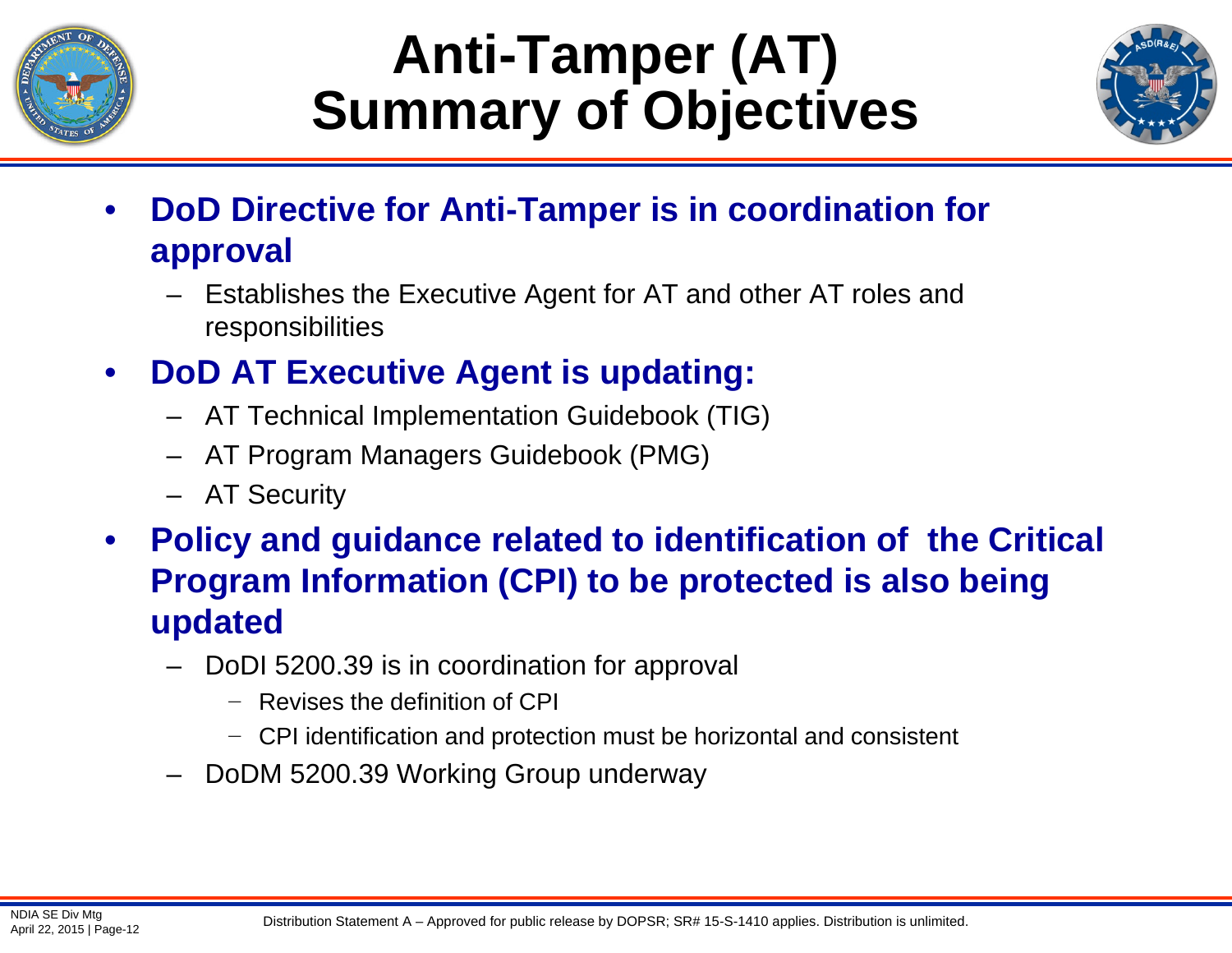

## **Systems of Systems Engineering Summary of Objectives**



**Systems Engineering Guide for Systems of Systems** 



**Version 1.0 August 2008** 

Director, Systems and Software Engineering Deputy Under Secretary of Defense (Acquisition and Technology) Office of the Under Secretary of Defense (Acquisition, Technology and Logistics)

- **Refresh current body of practice based on the last 4-5 years of DoD experiences**
- **Identify 1-3 joint warfighting areas to apply improved practice and lessons learned**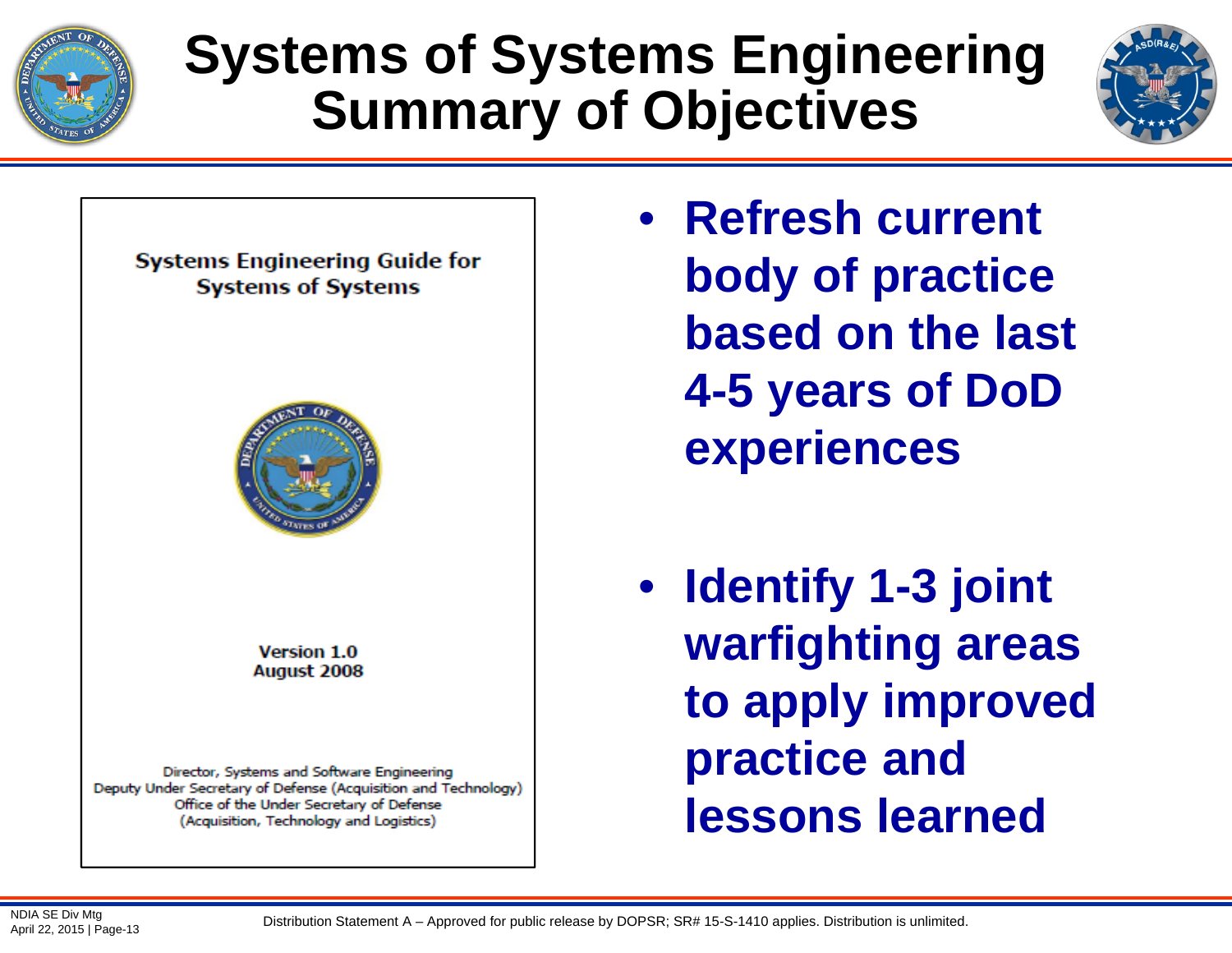

## **Defense Standardization**



- • **Defense Standardization Council identified key initial areas where standards are needed to restore discipline and consistency**
	- –Systems engineering
	- –Technical reviews and audits
	- –Configuration management
	- –Manufacturing management
	- –Logistics support analysis
- $\bullet$  **Focus is on supporting Department needs by leveraging voluntary consensus standards**
- $\bullet$  **Future focus: Identifying key areas where additional standards can drive acquisition effectiveness and efficiency**
	- –Modular Open Systems Architecture
	- –Human systems integration
	- –Corrosion control and prevention